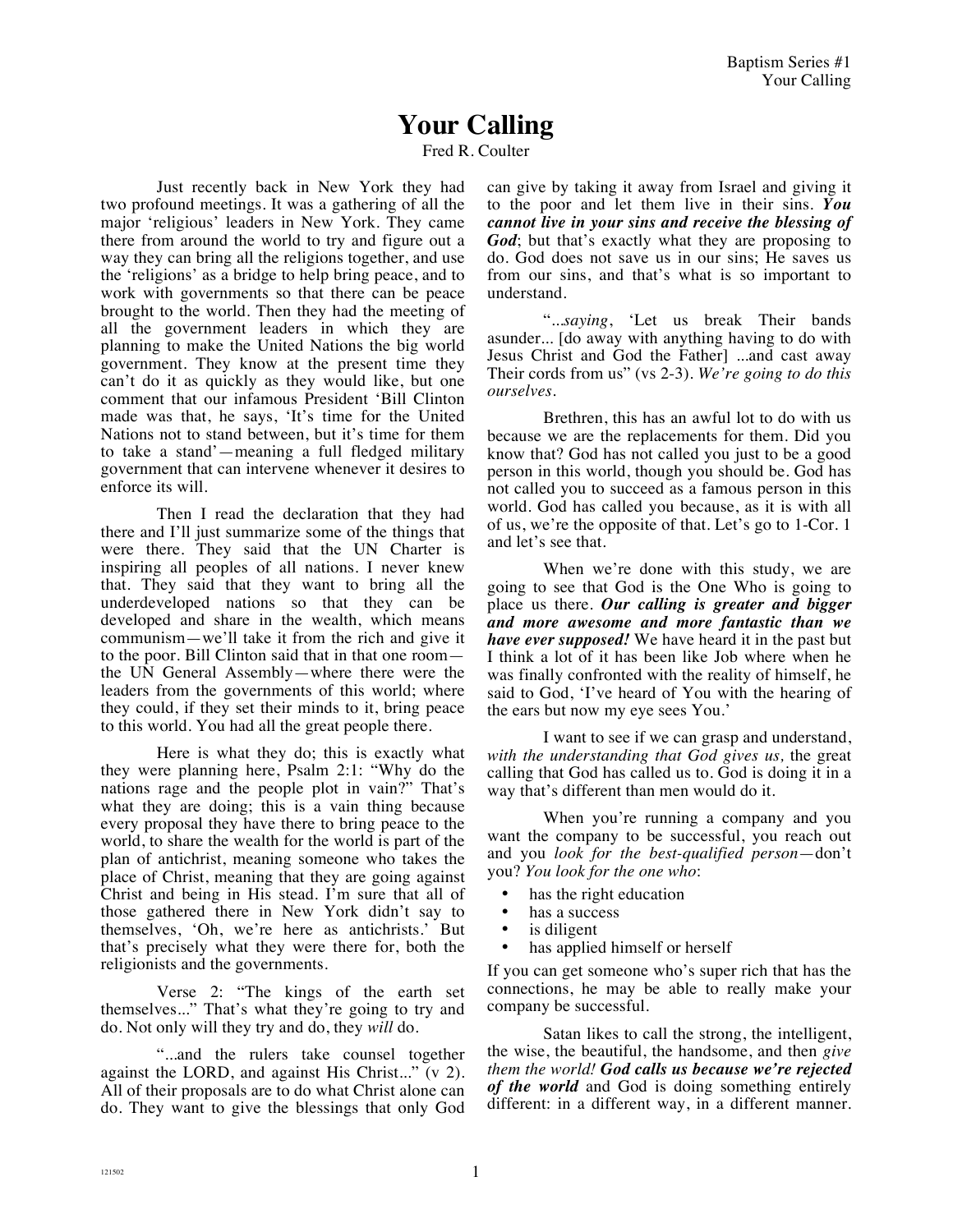God is doing what man would say is impossible. Would you want to start a new company by hiring those who:

- are failures?
- are sinners?
- are morally derelict?
- maybe have a police record?
- really doesn't know how to work?
- really doesn't know how to present himself?

*No, you wouldn't do that!* But that's what God is doing. God is doing it contrary to the way the world does it.

1-Corinthians 1:18: "For to those who are perishing, the preaching of the cross is foolishness... [Paul is going to do the things that look foolish to the world] ... but to us who **are being saved**..." showing that salvation is a process.

The question came up earlier: Could you lose your salvation? *If you turn your back on Christ, yes you can, no doubt about it!*

- you *are saved* when you are called and you are baptized
- you *are saved* from Satan the devil and your sins
- You *are being saved* as the Apostle Paul writes here:

1-Corinthians 15:1: "Now I am declaring to you, brethren, the *same* Gospel that I proclaimed to you, which you also received, *and* in which you are now standing; By which you are also being saved..." (vs 1-2) Present tense passive participle—*you are being saved.* In this case it's a verb. The other one is *who are being saved*—which is a participle. It's a present tense passive noun in the Greek.

"...**if**..." (v 2). Here's that nasty little word. The *if* is *never on God*. Why? *Because God is perfect!* He has given us the choice.

"...**if** you are holding fast… [keep in memory] …*the* words that I proclaimed [preached] to you; otherwise you have believed in vain" (v 2).

You are also being saved, *if* you stand in the Gospel which was preached—you have to remain in it—and if you keep in memory what I have preached unto you, unless you believe in vain. [paraphrase of the previous verse].

We can apply that to a lot of people whom we've known. Are there people who are not standing in it? Are there people who have forgotten the commandment, which says, 'remember the Sabbath Day, to keep it Holy?' *Yes, there are!* We are *to stand* in those things as He said in 1-Cor. 15; but here again we have something else that we stand in, which is very important for us to realize.

Romans 5:1: "Therefore, having been justified by faith..." We believe that we are justified by faith. We keep the commandments because God commands us to; and we keep them because no sinner is going to enter into the Kingdom of God living in sin. He's called us out of our sins; forgiven us our sins; saved us from our sins. We are not to live in sin nor will God save us in sin, but we are justified by faith because we believe in the sacrifice of Jesus Christ.

"...we have peace with God through our Lord Jesus Christ. Through Whom we also have access by faith into this grace..." (vs 1-2). The grace of God which covers you like an umbrella from which comes:

- the love of God
- the hope of God
- the faith of God
- the redemption
- the sanctification to Holiness<br>• the Spirit of God
- the Spirit of God

All of those things are the gift of God, which comes as the gift of grace—and *we need every bit of it*, no question about it.

"...in which we stand..." (v 2). There again, *we have to stand* and I think it's about time that we all really start standing for God, every one of us, in everything that we do.

"...and we ourselves boast in *the* hope of the glory of God. And not only *this*, but we also boast in tribulations, realizing that tribulation brings forth endurance. And endurance *brings forth* character...."  $(v 2-4)$ .

I think all of us can say with one voice, we have some experience. Have we learned from that experience? *Yes!* Has that come from trials? *Yes!* That's very important because living in this world, we're always going to have trials, even have our own household is against us.

Matt. 10 says that very clearly that 'the one who loves father or mother more than Me is not worthy of Me. He that loves his wife more than me is not worthy of Me'—and so forth. That's all part of it, whatever our difficulty is. We're so filled with weakness, as we're going to find out, *the only way we're going to stand is by grace.* When you come to the Feast of Tabernacles and you look at our motley crew—and it is a motley crew—of the rejects, the cast-asides, the elderly, the gimpy, the sick and all of those things, is God pleased in it? *Yes, He is, very pleased!* We'll see why; we'll understand why. *He's very pleased!*

Verse 5: "And the hope *of* God never makes us ashamed because the love of God has been poured out into our hearts through the Holy Spirit,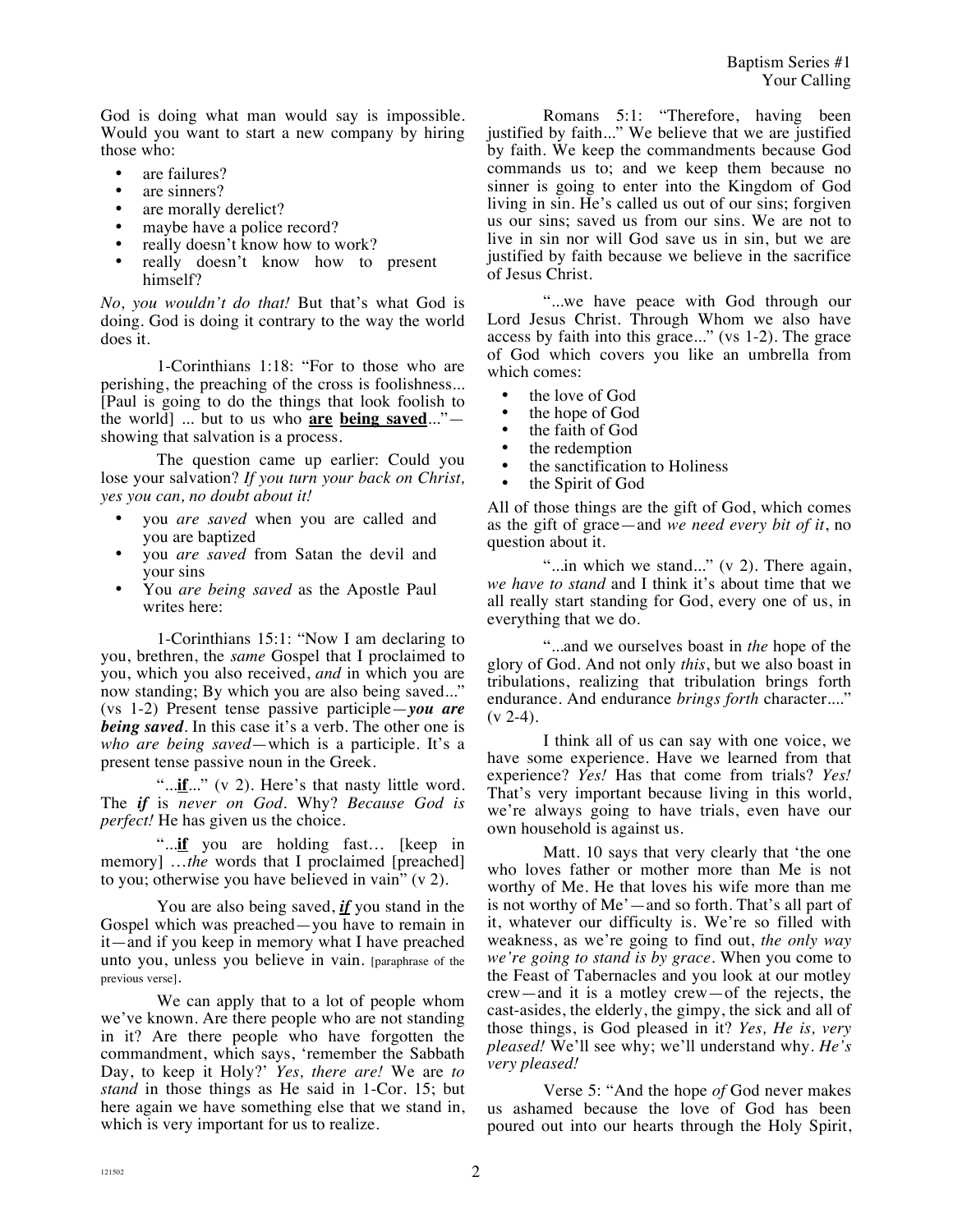which has been given to us." So, having the love of God and His Spirit is the most important thing. You can be the smartest, you can be the richest, you can be the most powerful, you can be the most handsome, the most beautiful, the most perfect specimen of flesh and *unless you have the Holy Spirit of God,* you're *nothing*. That's amazing!

1-Corinthians 1:18: "…but to us who are being saved, it is the power of God." That's how we're going to make it into the Kingdom of God, brethren. 'Not by might, not by strength, but by My power,' says the Lord; 'by My Spirit.'

Verse 19: "For it is written, 'I will destroy the wisdom of the wise...'" Isn't that something? Everything that these men have thought of, but especially all of the foolish doctrines about the nature of God and philosophy and the meaning of life.

He's going to "'…and I will nullify the understanding of those who understand.' Where *is the* wise? Where *is the* scribe? Where *is the* disputer of this age?.…" (vs 19-20). All you have to do is turn on and watch Larry King Live. You can see them. Put on CSPAN, you can see them. Go to the United Nations channel, you can see them.

"...Did not God make foolish the wisdom of this world?" (v 20). And the final test is coming with the whole United Nations thing, and God is going to show that's not going to work.

Verse 21: "For since in the wisdom of God the world through *its own* wisdom did not know God..."

What happens when the world does that? What happens when a person or the leaders or the wise or a society does not know God? The most important thing is to *know* God. Let's see what happens, because God is far more involved in this world than we would suspect. Here is how God brings all of this to nothing. Where's the civilization of ancient Greece? *Gone!* Where's the civilization of ancient Egypt? *Gone!* Babylon? *Gone!* Let's try some modern ones: The Soviet Union? *Gone, all gone!* Why?

Romans 1:18: "Indeed, *the* wrath of God is revealed from heaven upon all ungodliness and unrighteousness of men who suppress the truth in unrighteousness." Where are all the wise that now look at the original text of the Bible and say, 'Oh, no, we've got to remove this and we have to remove that and we have to take away this and we have to get rid of the other thing.'

When I was a cook, when we were out of anything—and if you are ever in a restaurant and you hear the cook tell the waitress *86*, what you ordered, they don't have. That means we're out. So, what they've done is they've *86'd* God. They've taken Him out of all the books, all the teaching, all the classrooms, and now they're actively teaching *witchcraft!* 

Verse 19: "Because that which may be known of God is manifest among them, for God has manifested *it* to them." When God shows you something, does He hold you responsible for it? *Yes, indeed!* I imagine there are going to be a lot of people who are going to say, 'God, You never told me.' Christ is going to say, 'Did you have a Bible in your house?' *Well, of course, everyone has a Bible in their house.* 'Did you read it?' *No!* 'Well, I was responsible for making it get to your house for you to read.' *But my Aunt Martha gave it to me.* 'It doesn't matter who the messenger was; I sent it.' *Without excuse!*

Verse 20: "For the invisible things of Him are perceived from *the* creation of *the* world, being understood by the things that were made—both His eternal power and Godhead—so that they are without excuse; because when they knew God... [There's a penalty that happens when you know God and you reject Him.] ...they glorified *Him* not as God, neither were thankful; but they became vain in their own reasonings..." (vs 20-21).

Are they not doing that with what they know about the genetics today? *Yes, they are!* I think they are going to clone people, or already have. I think they're going to create robots that will look like human beings that will be just computers—*didn't glorify God, became vain in their imaginations*.

"...and their foolish hearts were darkened" (v 21). But they said they were enlightened, the darkness that comes from Satan; he says is a light but it's darkness.

Verse 22: "While professing themselves to be *the* wise ones, they became fools." Oh yes, how wise they are. They set up their colleges, their institutions, their think tanks, give each other certificates and awards and money and things like this. Oh, it's amazing! ...and changed the glory of the incorruptible God into *the* likeness of an image of corruptible man, and of birds, and four-footed creatures, and creeping things. For this cause, God also abandoned them to uncleanness..." (vs 21-24).

There comes a point where God intervenes in the lives of people and societies to turn them over to it and I think we are right here or maybe even past that. What does it always affect first? *It affects first the sexual lives!* This is why there was evolution. This is why they rejected the things that were in the Bible even when the Anglican Church in England in the 19<sup>th</sup> century was still teaching some of the Word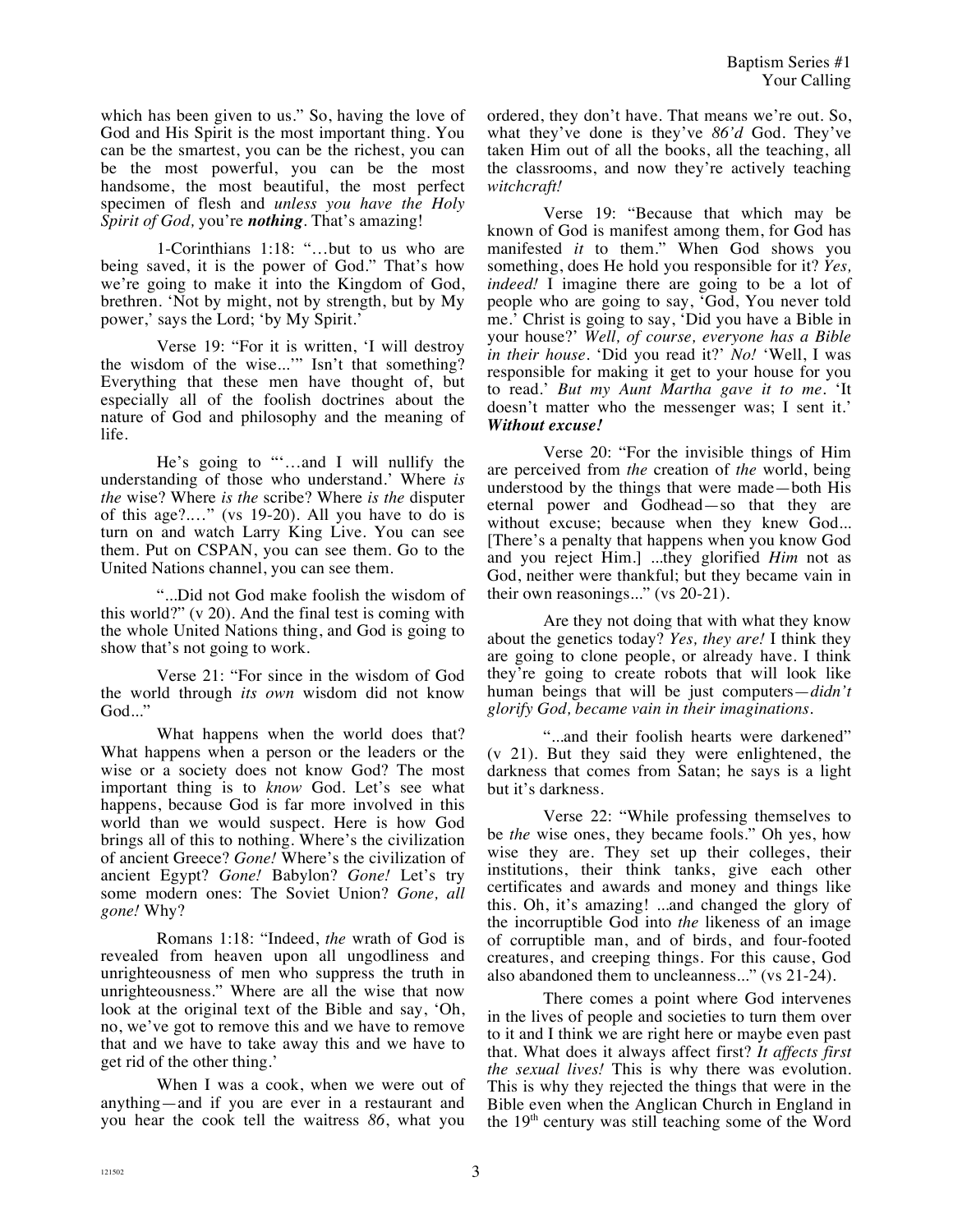of God. Aldous Huxley who was one of the founders of the United Nation's has said that *we had an erotic revolution.* We wanted no restraints, nothing concerning God, that we would be free and at liberty to do whatever we chose to do.

At that point, what does God do? Verse 24: "For this cause, **[#1]God also abandoned them** to uncleanness through the lusts of their hearts, to disgrace their own bodies between themselves. Who exchanged the Truth of God for the lie; and **they worshiped and served the created thing** more than the One Who is Creator, Who is blessed into the ages. Amen" (vs 24-25). *Worship the created* can be anything: a person, a movement, an organization, an institution.

Verse 26: "For this cause,  $|^{H2}|$ God **abandoned them** to disgraceful passions; for even their women changed the natural use *of sex* into that which is contrary to nature; and in the same manner also the men, having left the natural use *of sex* with the woman, were inflamed in their lustful passions toward one another—men with men shamelessly committing lewd *acts*, and receiving back within themselves a fitting penalty for their error" (vs 26- 27). It's going through the whole world. It's called AIDS. It affects many people.

Verse 28: "And in exact proportion as they did not consent to have God in *their* knowledge, **[#3]God abandoned them** to a reprobate mind, to practice *those* things that are immoral."

So, we have three times God gives them over [abandons]. The fourth time you find in 2- Thess. 2: '...because they did not love of the Truth, but loved a lie, He **[#4]gives them over** to strong delusion.' Living in a world like that will tell you how hard we have to fight to hold onto the Truth. Then you can just read the rest of it, but all you're doing is watching nightly news. The world thinks it's wise in their wisdom. 'We don't need to know God.' *No!*

1-Corinthians 1:21: "For since in the wisdom of God the world through *its own* wisdom did not know God, it pleased God to save those who believe through the foolishness of preaching." With God's Spirit he's doing many other things than just what is done in preaching. Something happens on the Sabbath when we come on the Sabbath Day, and it happens in such a way that it's not like any other day because the Sabbath is a day that God has appointed for us to fellowship with Him. And we fellowship with Him how?

- by studying His Word
- by fellowshipping with each other
- and fellowshipping with Him with His Spirit

 $\checkmark$  in obedience to Him

 $\checkmark$  in grace that He gives to us

Sabbath-keeping is part of grace, by the way, because you establish law through grace. It's very profound. This world has it all upside down, *absolutely upside down,* and we look foolish. Here we are, this small little group, and to some people that would be very foolish. But if it's the preaching of the Word of God to save them that believe, then it's serving an eternal purpose.

Verse 22: "For *the* Jews require a sign, and *the* Greeks seek after wisdom; but we proclaim Christ crucified. To *the* Jews *it is* a cause of offense, and to the Greeks *it is* foolishness. But to those who are called—both Jews and Greeks—Christ *is* God's power and God's wisdom" (vs 22-24).

We are in a category where God then gives us *His* strength and *His* power rather than being turned over to our own devices. The worst thing in the world you could ever do is just turn a person over to their own devices and then let Satan loose on them and then they become totally corrupt.

Verse 25: "Because the foolishness of God is wiser than men..." Men count the Gospel but foolishness, so that's why he says it because there's no foolishness with God.

"...and the weakness of God is stronger than men" (v 25)—*if there be any* weakness with God. But His weakness is that He has mercy! That is *not weakness*; that is a strength. The world would count that weakness so that's why Paul brings it out here. Mercy is stronger than that.

Here's the whole key, v 26: **"For you see your calling, brethren, that** *there are* **not many who are wise according to the flesh, not many who are powerful, not many who are high-born**  *among you***."**

We can put in there probably *zip*. I think he's being kind here in writing it this way, though there are some. But how many governors or senators, either at the state level, national level, how many city councilmen, how many public officials, county counselors or supervisors do we have in the Church? *None!* How many have received the Nobel Peace Prize for intelligence? *None!* A lot of us would be lucky to have a GED.

Verse 27: "Rather, God has chosen the foolish things of the world..." If someone says you're foolish and they're in the world, agree with them because it's true. But God doesn't expect us to remain that way.

"...so that He might put to shame those who are wise; and God has chosen the weak things of the world so that He might put to shame the strong things. And the low-born of the world, and the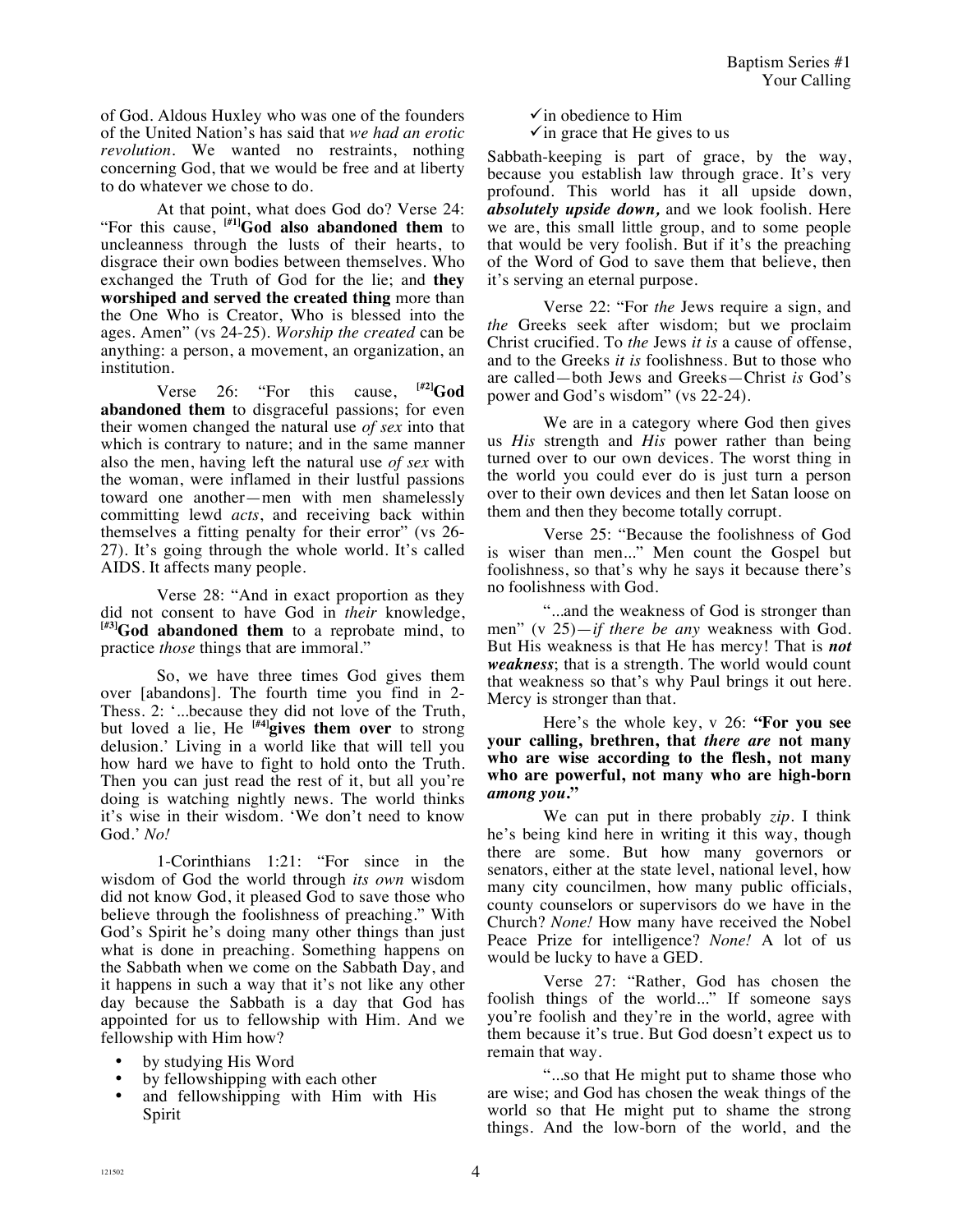despised has God chosen—*even* the things that are counted as nothing—in order that He might bring to nothing the things that are" (vs 27-28)—that which is counted as nothing!

If the world doesn't recognize you or know you, don't worry about it. That's why God called you. If you're down and out and depressed and problems come along like that, and people seem to shun you, push you aside, don't worry about it. *That's why God has called you!* For what purpose? *To bring to nothing the things that are! That's your calling!* That's an impossible thing that God is doing, and how he's doing it is through the process of

- conversion
- growth
- overcoming
- knowledge
- building the character of Christ in us

Now, let's see that. It's quite a thing that God is doing. And the world can't see it being done. Why? *It's being done in your heart and in your mind!*

Ephesians 2:8; "For by grace you have been saved..." In the Greek it means *having been saved from Satan and your sins.* So we've seen

- *having been saved* (past tense)
- *are being saved* (present tense)

and in Rom. 5 it says *we* 

• *shall be saved* (future tense)

—which is when? *At the resurrection!* Those are the three stages of salvation.

Verse 8: "For by grace you have been saved through faith, and this *especially* is not of your own selves..." You can't originate it from within. And this is where Protestantism never gets it. They quote this Scripture and turn around and do precisely the opposite by saying that you don't have to keep the commandments and whatever you feel is right with God. So, if whatever you feel is right with God, then whatever you do is *from yourself*. Do you understand that?

"...and that not **of** yourselves... [Greek: 'ek'—*out or from* yourself] ...*it is* the gift of God. Not of works, so that no one may boast" (vs 8-9). But with ones that God has called there's not too much boasting that we can do.

Here's how God is going to do this—the impossible, unseen work of God, if you want to put it that way, v 10: "For we are His workmanship, created in Christ Jesus unto *the* good works..." All commandment-keeping constitutes good works. So does love, faith, hope and self-control—all the fruits of the Spirit.

"...that God ordained beforehand in order that we might walk in them" (v 10). Why did God do this?

1-Corinthians 1:29: "So that no flesh might glory in His presence." Stop and think about what if Job was really right? As I mentioned many times, when I first read the book of Job, I thought God was wrong. I really, really did. Job could get up there and say, 'I made it myself.' No! He's going to say, 'By the grace of God I made it.'

Verse 30: "But you are of Him in Christ Jesus, Who was made to us wisdom from God..." This is where we receive the power and strength to overcome. This is where we change from being:

- the foolish things
- the weak things<br>• the base things
- the base things
- the despised things
- that which is not

This is where that is changed internally as you develop the character of Christ:

- through His love
- through His laws<br>• through his word
- through his word
- through fellowshipping with God

Verse 30: "But you are of Him in Christ Jesus, Who was made to us wisdom from God, even righteousness, and sanctification, and redemption." Which then you can add to v 24 where he says: "…God's power and God's wisdom."

The more you know the Bible, the more you understand the Scriptures, the more the wisdom of God you have; because all Scripture is given by inspiration of God—isn't that amazing? *That is really quite a thing that God is doing!*

Verse 31: "So that, as it is written, 'The one who glories, let him glory in *the* Lord.'" *Not in the self!* It's all going to be praise and honor and glory to God; it's not going to come from us. I tell you what, through grace we're all going to make it by the skin of our teeth.

Let's see why God has chosen to do it this way. Here's why God does that, 2-Corinthians 12:8: "I besought the Lord three times for this, that it might depart from me." What God did, it says Paul had a messenger of Satan to buffet him, so that means *an angel of Satan to buffet him.* What for? *To keep him humble,* because he was one of the wise, he was one of the mighty. Paul was taught personally of Christ.

Sometimes God gives us something or a weakness. Let's just understand this, I've learned in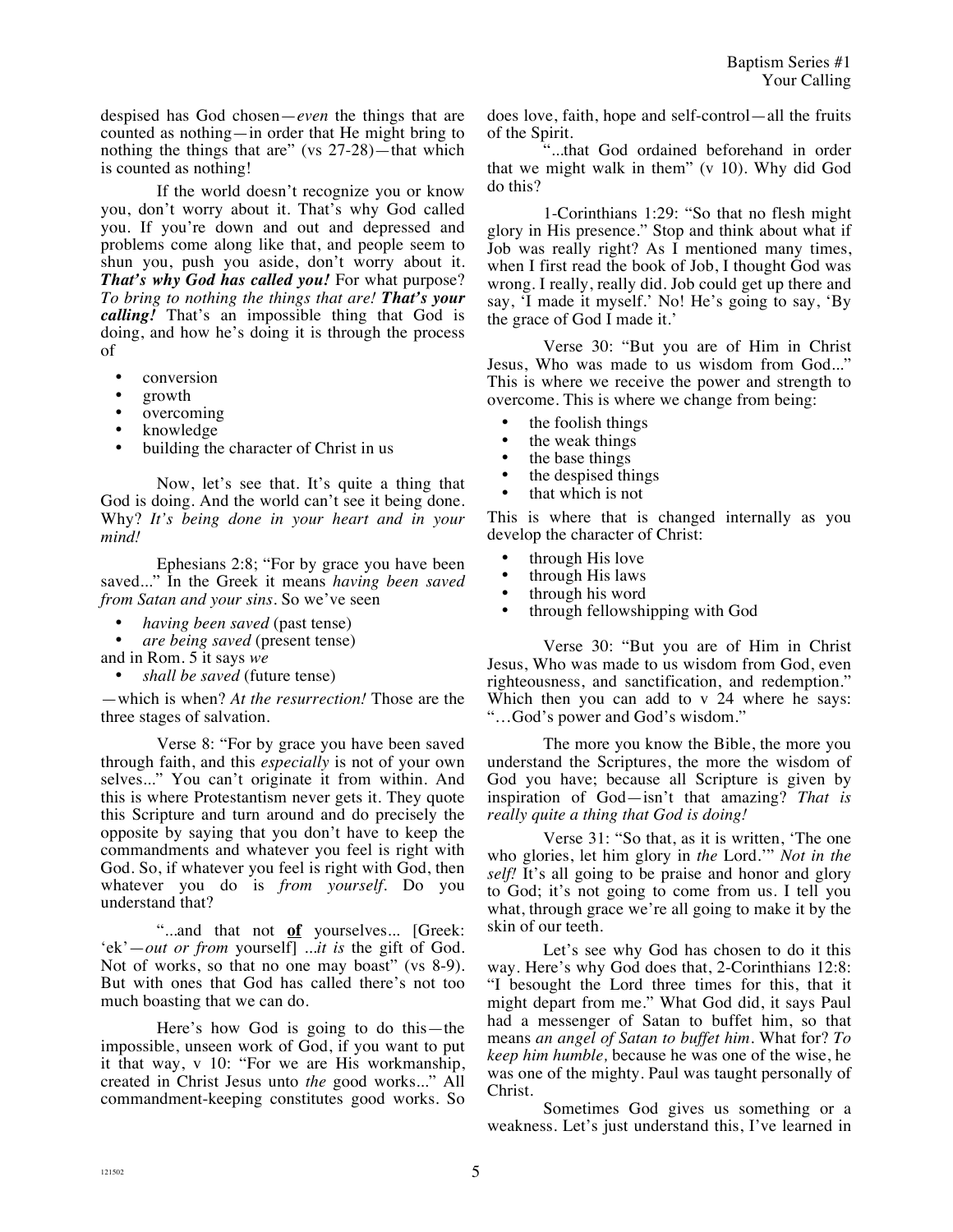all the years of being a minister that God leaves every one of us with a weakness or two that He does not take away from us. Other things He helps us overcome and take away from us. There is always one or two things. It could be lifelong problems. Why? *For the very purpose that we won't glory in the flesh;* that we *look to Him* for salvation, we *look to Him* to help us to overcome.

Paul besought the Lord three times that it might depart from him, v 9: "But He said to me, 'My grace is sufficient for you; for **My power is made perfect in weakness.'**...." That's why God has called us, and all those that He has, in the condition that we read there in 1-Cor. 1. When you're weak and know that you're weak. What are you going to do? *You're going to cry out to God!* Then you will have the strength of God.

"...Therefore, most gladly will I boast in my weaknesses that the power of Christ may dwell in me" (v 9). That's why God has done it. Let's understand something that Paul said here, *what man really is.* You wouldn't be able to tell this to the Olympic stars down there winning all these races and gold medals, because they think they're the greatest.

Galatians 6:3: "For if anyone thinks himself to be something, when he is nothing, he is deceiving himself." The first time I read this before I was baptized, I read it this way: *For if a man think of himself to be something when he is nothing, he deceives himself, however if he's really something he doesn't deceive himself.* How's that for a little vanity? What it's saying is that *man is nothing.* You couldn't convince all those athletes down there that man is nothing.

Let's see what God is going to do. He's going to do something in addition to that that's profound. What I want you to do is to think about *what God has blessed you with, the knowledge that He's given you of His Word;* and I want you to think about *that is all a part of your education and training to rule the world.* I want you to understand that.

1-Corinthians 2:1: "And I, brethren, when I came to you, did not come with superiority of speech or wisdom, in proclaiming the testimony of God to you. For I decided not to know anything among you except Jesus Christ and Him crucified. And I was in weakness and in fear and in much trembling *when* I was with you; and my message and my preaching *was* not in persuasive words of human wisdom; rather, *it was* in demonstration of *the* Spirit and of power; so that your faith might not be in *the*  wisdom of men, but in *the* power of God" (vs 1-5). That's where it needs to be. That's why God has called us in this weak condition that we are in; so that we have faith which is the power of God.

Verse 5: "So that your faith might not be in *the* wisdom of men, but in *the* power of God. Now we speak wisdom among the *spiritually* mature; however, *it is* not *the* wisdom of this world, nor of the rulers of this world, who are coming to nothing"  $(vs 5-6)$ .

Can you imagine what would happen? Try and picture this scenario: Here are all these world leaders back there at the United Nations General Assembly hall, they're to come together to solve the problems of the world and they are the wealthy, the important. They are the powerful. They are the shakers. They are the movers. They could command and a missile of destruction could be sent. Can you imagine if someone went up there and got in the pulpit and said, 'All you rulers of the world are coming to nothing, God says so'? I think that's about all you could get out before the security guards would be up there to take you away and all of those out in the audience would be in the greatest, biggest huff in the world: 'Look at this kook, who does he think he is?' You could almost write the script for it. *Yes!* That would happen. But they're coming to nothing.

Verse 7: "Rather, we speak *the* wisdom of God in a mystery, *even* the hidden *wisdom* that God foreordained before the ages unto our glory Which not one of the rulers of this world has known (for if they had known, they would not have crucified the Lord of glory)" (vs 7-8). Here is the tremendous and fantastic thing, brethren. This is for us to really understand and realize.

## (go to the next track)

Verse 9: "But according as it is written, '*The*  eye has not seen, nor *the* ear heard, neither have entered into *the* heart of man, *the* things which God has prepared for those who love Him." That's why the love of God is so important. That's why that has to be stressed first.

- you may be weak
- you may be nothing
- you may be sick
- you may be old
- you may have emotional problems
- you may have depression problems
- you may have job problems

You may have all of those things. But *if you love God, you have the greatest secret in the world, if* you know His plan. We at the end-time know it, probably with greater understanding than at any time in the whole history of the Church. That's something!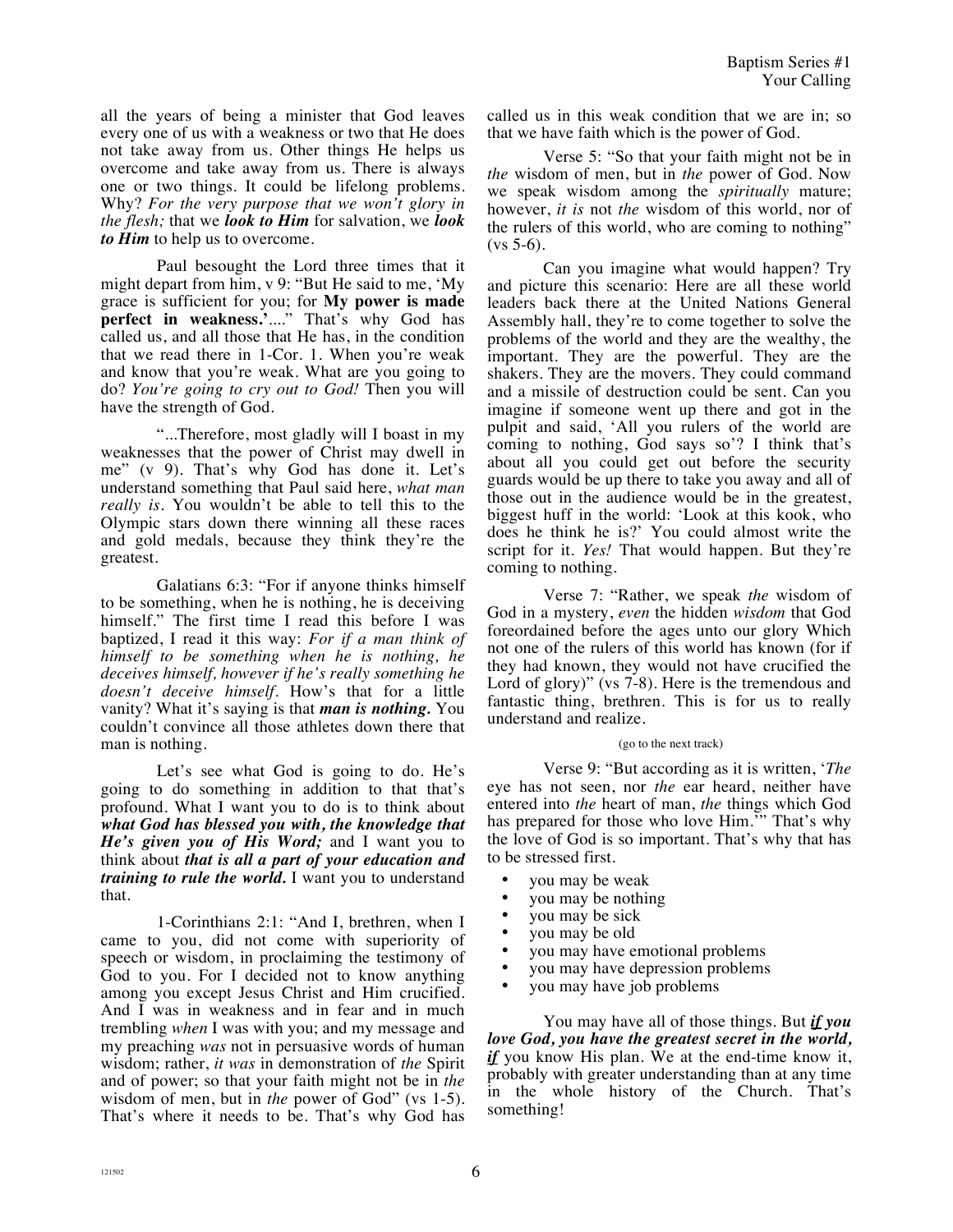"...which God has prepared for those who love Him" (v 9). Even at that we're going to see a little later that it's like looking through a glass darkly.

Verse 10: "But God has revealed *them* to us by His Spirit, for the Spirit searches all things—even the deep things of God." That's one thing I desire to understand. I desire with all my heart to understand the deep things of God that are in the Bible.

Verse 11: "For who among men understands the things of man except *by* the spirit of man which *is* in him? In the same way also, the things of God no one understands except *by* the Spirit of God." To count the blessing of the Spirit of God is a tremendous and wonderful thing, and you have been sealed with the Spirit of God. You have been given understanding through the Spirit of God, through the Word of God.

Verse 12: "Now we have not received the spirit of the world, but the Spirit that *is* of God, **so that we might know** the things graciously given to us by God; Which things we also speak, not in words taught by human wisdom, but in *words* taught by *the* Holy Spirit *in order to* communicate spiritual things by spiritual *means"* (vs 12-13). Then he says the carnal man, the natural man, can't understand it. They just can't understand it.

Let's understand that *we are sealed to where you have been brought into the knowledge and understanding of the secret purpose of God!* Think of that! What if you—wherever you may live—said, 'Okay, I'm going to run a survey, and I'm going to go up to every person that I meet walking down the sidewalk and I'm going to say, I'm doing a survey, would you just answer one question? What is God's purpose?' I don't think there would be anyone who could tell you. When you consider that God's purpose is unfolded through the Holy Days and through His Feasts, then that's why they are so great. That is fantastic! It's a marvelous thing that God has given His Feasts and given the understanding through them.

Ephesians 1:11: "*Yes,* in Him, in Whom we also have obtained an inheritance, having been predestinated according to His purpose..." God has called you and chosen you, and in choosing you He has predestinated you.

"...according to His purpose, Who is working out all things according to the counsel of His own will" (v 11). This is why the daily model prayer is: *Your will be done, not our* will be done; because God's will is greater than our will and better than our will. Lots of times we try and complete God's will with *our* plans.

Abraham and Sarah tried that with Hagar; you can't complete God's plans and purpose with carnal means. So, now we've been stuck with the Ishmaelites all through these years. That's something! You talk about actions having a longterm consequence. Wow!

"...according to the counsel of his will... [For what purpose?] …That we might be to *the* praise of His glory, who first trusted in the Christ; in Whom you also trusted after hearing the Word of the Truth, the Gospel of your salvation; in Whom also, after believing, you were sealed with the Holy Spirit of promise, which is *the* earnest of our inheritance until *the* redemption of the purchased possession, to *the*  praise of His glory" (vs 11-14). *We have been sealed,* brethren, and for a purpose.

What is God's purpose that He is working out here? Let's look at some of the things that He tells us what his purpose is. Matt. 25 shows what it is, that we should be: "…to *the* praise of His glory." What is it that we are going to do? That's why the Protestants can never know the purpose of God, because they don't keep the Sabbath or Holy Days. The Catholics can never know what it is in 'going to heaven.' Well, what do you do in heaven? At least the Catholics say you have a beatific vision. The Protestants can't tell you really because they don't know.

Here's what it's going to be, Matthew 25:14: "For *the Kingdom of Heaven is* like a man leaving the country, who called his own servants and delivered to them his property. Now, to one he gave five talents, and to another two, and to another one; he *gave* to each one according to his own ability, and immediately left the country. Then the one who had received five talents went and traded with them, and made an additional five talents. In the same way also, the one who had *received* two *talents* also gained two others. But the one who had received the single *talent* went and dug in the earth, and hid his lord's money. Now, after a long time, the lord of those servants came to take account with them" (vs 14-19). That's the Day of Judgment. There's a reckoning.

Verse 20: "Then the one who had received five talents came to *him and* brought an additional five talents, saying, 'Lord, You delivered five talents to me; see, I have gained five other talents besides them.' And his lord said to him, 'Well *done*, good and faithful servant! *Because* you were faithful over a few things, I will set you over many things. Enter into the joy of your lord<sup>3</sup> (vs 20-21).

It shows in the parallel he even defines it more. What is *the joy of the Lord* that they are going to enter into? Luke 19:16: "And the first one came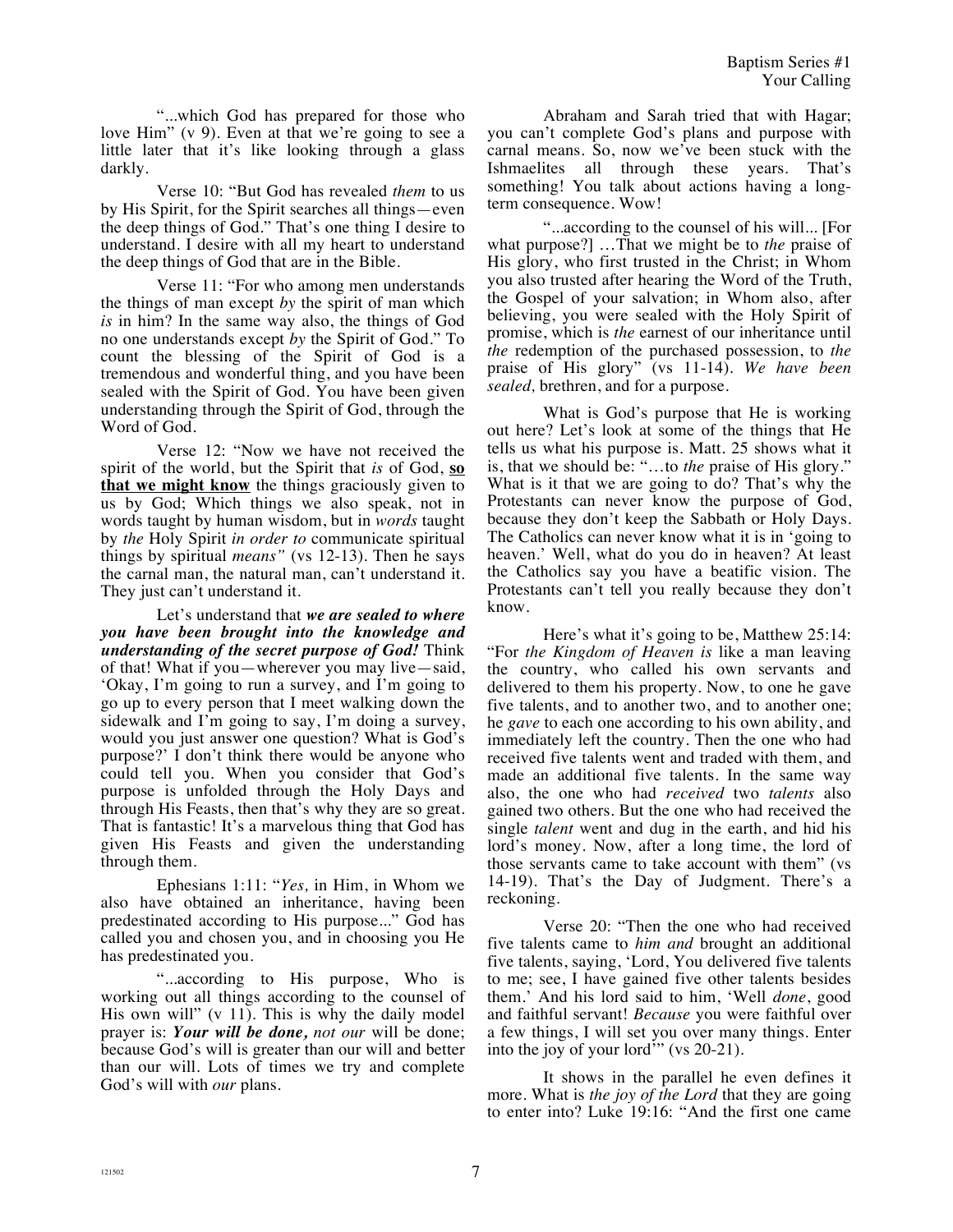up, saying, 'Lord, your pound has produced ten pounds.' Then he said to him, 'Well *done*, good servant; because you were faithful in a very little, you shall have authority over ten cities.' And the second one came, saying, 'Lord, your pound has made five pounds'" (vs 16-18.) Then the one who didn't do what they should do didn't receive anything and were cast into the Lake of Fire.

Rev, 2 shows what we're going to do. This is what God has called us to do, Revelation 2:26: "And to the one who overcomes, and keeps My works unto *the* end, I will give authority over the nations." Did He not say to the apostles that 'you will sit on thrones judging the 12 tribes of Israel'? *Yes, indeed!*

Verse 27: "And He shall shepherd them with an iron rod, as vessels of pottery are broken in pieces; as I have also received from My Father." You're going to have to exercise that power:

- with judgment
- with mercy<br>• with love
- with love
- with understanding
- but with full authority of God

Here's what God has called you to do, Revelation 20:6: "Blessed and Holy is the one who has part in the first resurrection..."

Let's understand something: *Blessed* and *Holy* are words that apply to God. You will have an existence as God has an existence though not the same glory. That's a tremendous thing, brethren! And let me assure you that *only those in the first resurrection are going to be in that category* please understand that. That's something! God has called us to the *greatest* thing if we can just grasp it.

Verse 6: "Blessed and Holy is the one who has part in the first resurrection; over these the second death has no power. But they shall be priests of God and of Christ, and shall reign with Him a thousand years." *If you're reigning, you're ruling!*

Let's see where that's even in what we call the Old Testament; here's what we're up against today, Daniel 7:25: "And he... [the 'little horn'] ...shall speak words against the Most High, and shall wear out the saints of the Most High, and think to change the set times and the laws. And they shall be given into his hand until a time and times and onehalf time."

That's the antichrist. This is the one who's going to enforce the world government. And they will have on the International Court—they're already working it up—hate crimes. If you preach against any religion, talk against any people, you have committed a hate crime and they can issue a warrant for you, say, in Israel. They can arrest you here in the United States. You have no rights. It supersedes all national law and you can be hauled before that court—just like that. That's how Matt. 10 is going to be fulfilled, that you're going to be brought before councils, kings and governors.

Verse 26: "But the judgment shall sit, and his dominion shall be taken away to be consumed and to be destroyed unto the end. And the kingdom and dominion, and the greatness of the kingdom under the whole heaven, shall be given to the people of the saints of the Most High, Whose kingdom *is* an everlasting kingdom. And all kingdoms shall serve and obey Him" (vs 26-27). That's what God has called us to do. That is profound!

Something else more important than that, Revelation 3:8: "I know your works. Behold, I have set before you an open door..." This can be a door for preaching. It can also be a door of understanding, that we can have open to our understanding the deep things of God.

"...and no one has the power to shut it because you have a little strength..." (v 8). God delights in that—doesn't He? That's why we're called in the condition that we are *called*.

"...and have **kept My Word**... [that tells you the whole story right there] ...and have not denied My name. Behold, I will make those of the synagogue of Satan, who proclaim themselves to be Jews and are not, but do lie—behold, I will cause them to come and worship before your feet, and to know that I have loved you" (vs 8-9).

Can you picture the great of the world coming before your feet to worship you? Take that little scenario I did about standing up before all those leaders and saying God is going to bring you to nothing. If they repented instantly they would bow down right there. Can you imagine that? You see *'no flesh will glory in His presence.'* There it is right there and that's why God has called us in the weak condition that we are. You have a little strength.

Verse 10: "Because you have kept the word of My patience, I also will keep you from the time of temptation..."—which I showed was not the Tribulation, but the coming worship of *the beast* before the Tribulation sets in. And the making of the idol unto *the beast*, which will be the female figure, the goddess Gaia, called Mary, called the Virgin of Guadalupe, etc., all around.

"...which *is* about to come upon the whole world to try those who dwell on the earth…. [it's going to be a worldwide event] …Behold, I am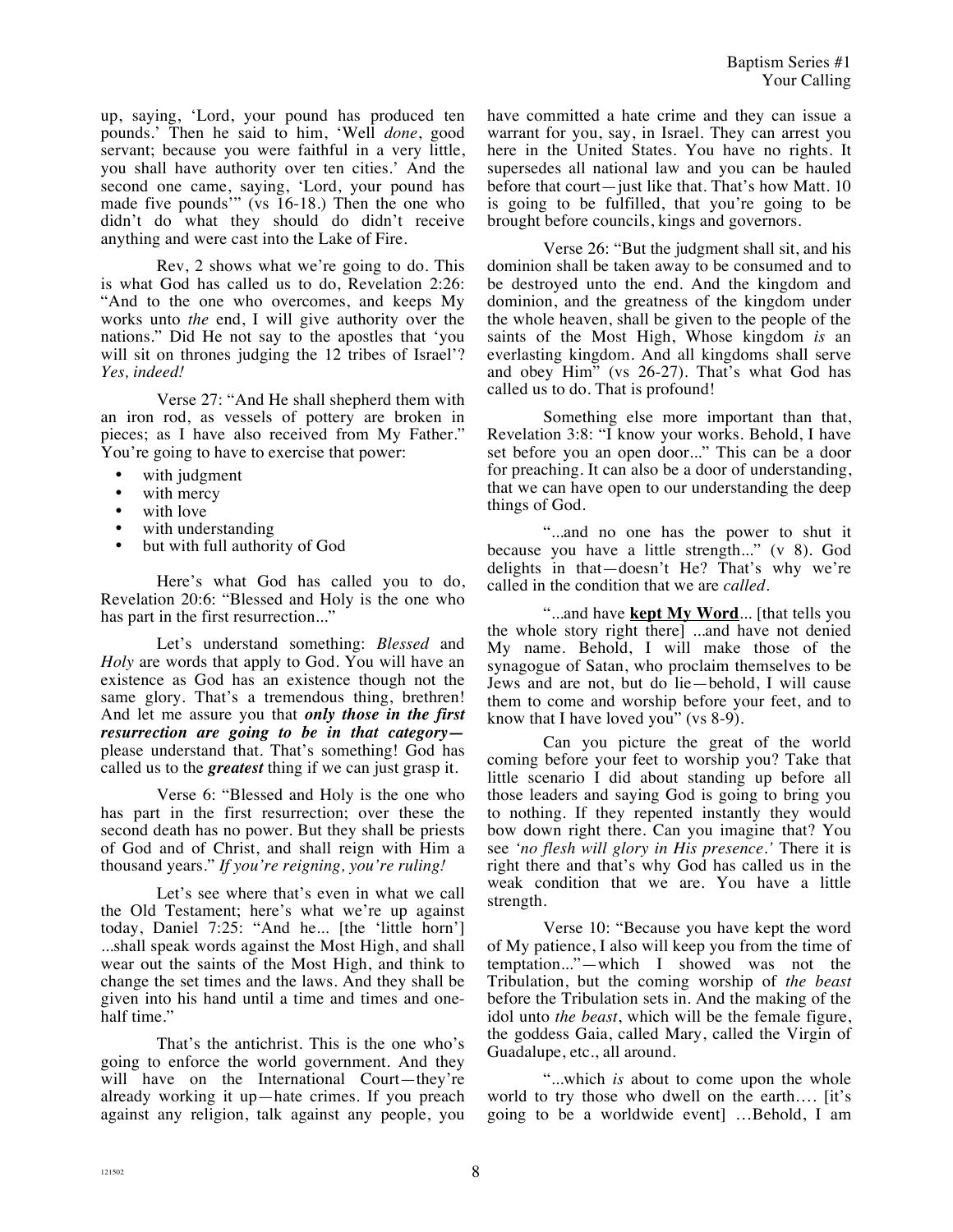coming quickly; hold fast that which you have so that no one may take away your crown" (vs 10-11).

In other words, there are a lot of people out there trying to get you away from God. Trying to get you away from the Truth, trying to tell you it's not important; it's not relevant. 'Look how happy I am now that I'm not doing it any longer. I don't have any trials.' Well then, *you haven't been called*, because Paul said it's through 'much tribulation that we will enter into the Kingdom of God.' You can also understand this; if they say everything is perfect, sweet, lovely and nice now, and 'I don't have any trials'; well, Satan is not after you at all right now—is he? *No!* There are more ways of looking at things. If you view it from the eyes of God it will be much different than it appears to other people.

Going back to *have been saved, are being saved and shall be saved*, showing here that if you lose your crown you can lose salvation. You're not once saved, always saved. *No man*—that means *no man—can take you out of the hand of God the Father and Christ,* but you can refuse and take yourself out of His hand if you so choose to do so.

Verse 12: "The one who overcomes will I make a pillar in the temple of My God, and he shall not go out any more; and I will write upon him the name of My God, and the name of the city of My God, the new Jerusalem, which will come down out of heaven from My God; and *I will write upon him*  My new name. The one who has an ear, let him hear what the Spirit says to the churches" (vs 12-13).

How are we going to accomplish this then? Are we taking any courses at all on how to rule the world? We're certainly not taking *Future World Economics 101!* We are certainly not taking *How to Rule Over Five Cities 101!* But we are learning not only the Law. The whole key in all of this, even that little bit that we are has to be lost in Christ. That's where the strength really comes from.

Here is the training program, right here, 1- Corinthians 13:1: "If I speak with the tongues of men and of angels, but do not have love..." And it should be love because the Greek there is 'agape.' I think I finally figured out why some books have 'agape' translated as *charity* and others as *love*: Because of the committees that they had with the *King James Version* of the Bible. *Charity* is a Latin word for *love*, 'charitee'—so those who wanted to put a little sprinkling of Latin in there translated it *charity*. To us today, 'charity' means *relief for the poor.* But this should properly be translated *love*.

If you had all these accomplishments, just think what the world would think of you if you could speak every language in the world. To top it off, you could even speak some angelic language, which they don't know anything about.

"…but do not have love, I have become... [the word in the Greek *as* is not there] ...I have become a sounding brass or a clanging cymbal" (v 1). Meaning just so much dissonance. Just like the clanging of bells with no meaning to it. Or another way to look at it is if you scrape something backward on a blackboard, you know the funny noise and creak that makes and what it does to your nervous system.

Here's what everyone wants, here's how you build a church. Was it built on prophecy? Verse 2: "If I have *the gift of* prophecy..." Do people want to know? *Yes!*

I've got an article right here; look at this, from one of the tabloids, *The World Weekly News***:** Experts Etiquette for the Second Coming of Christ: What You Should Say if you Meet Jesus in Person? How many prophecies have we had of the return of Christ? I'll do a little prophesying here, which is this: *He's going to come at the set time that He has predetermined according to the schedule that God the Father has given Him!*

At that time, it's going to be a time when men think he's *never* going to come. That's why all 'religions' will amalgamate, because they will be convinced that Christ won't return. You have to do away with that factor even in the Protestant churches in order to get them to buy the one religion thing. Everyone wants prophecy.

Verse 2: "If I have *the gift of* prophecy, and understand all mysteries and all knowledge... [knew everything there was to know] ...and if I have all faith, so as to remove mountains, but do not have love..." Why, if you could remove mountains—I tell you what—if you got in a road rage and you were driving down the freeway, you'd say, 'God, drop that mountain on that guy behind me, he's too close to me.' You would use it destructively. But what is harder to move than a mountain? *The carnal mind! Conversion is harder!*

"...but do not have love I am nothing" (v 2). It's as if you don't exist, because *love is what we are learning to do to rule the world.* That's what it is. Love is also the fulfilling of the Law, so it fits in knowing and understanding the Law. But you cannot understand the purpose of the laws of God unless you understand His love.

Verse 3: "And if I give away all my goods..." It says 'to feed the poor' (*KJV*), but in the Greek, it means *you could even give it away for a good cause.*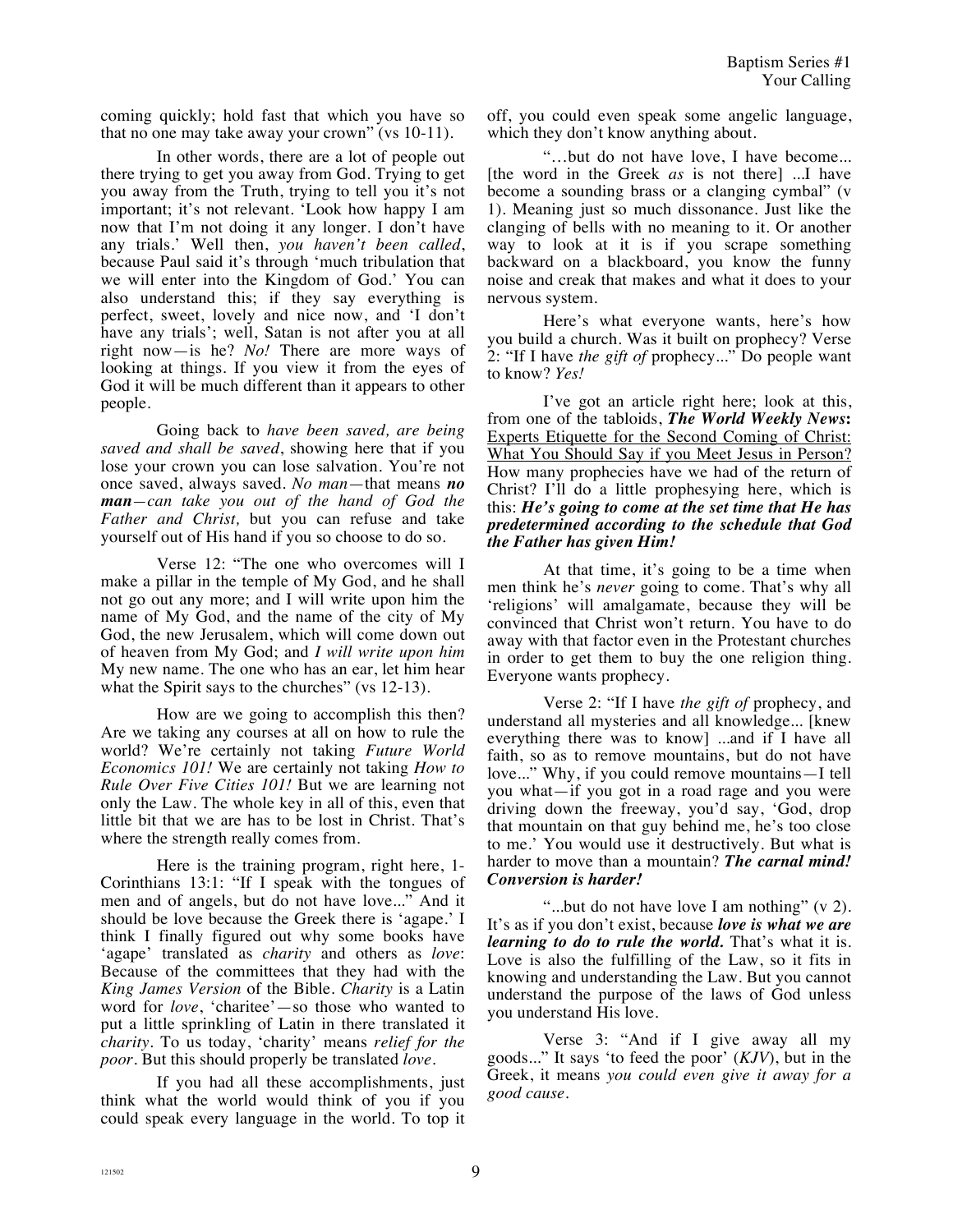Recently there was a man who gave \$80 million to the Smithsonian Institute. He had already given them \$20-million before that and they really don't know what to do with the \$80-million because they don't have the plan formulated to use the \$20 million. What did it get him? *Thirty seconds on national TV!* Maybe he was sincere in doing it but if he doesn't love God, what good does it do?

"...and if I deliver up my body that I may be burned..." (v 3) You talk about self-sacrifice for a cause. Remember when the Buddha priests in Viet Nam, in protesting the Viet Nam War, would cover themselves with gasoline and sit there in a stoic, lotus position and then strike a match and burn themselves up.

"...but do not have love, I have gained nothing…. [here's how we learn to rule in the Kingdom of God]: …Love is patient *and* is kind..." (vs 3-4). That way you'll have those you rule over wanting to do what they should do. This is the opposite of the bureaucracies of this world, especially the IRS. Can you imagine a WIRS, the World Internal Revenue Service, collecting taxes for the antichrist? *Anything but longsuffering and kind!*  They don't even warn you. They just come and take everything you have.

"...love envies not..." (v 4). Whoever gets a reward in the Kingdom of God for this or that or the other thing—not like James and John. They even got their mother involved and said: Mom, can you talk to Jesus for us? *What do you want, son?* Well, ask if I can sit on his right hand and John over here can sit on his left hand. So, she went up to Christ and said, 'I desire something of you, Lord.' And He said, 'What is it?' She said, 'That these two, my sons, one to sit at Your right hand and one to sit at Your left hand.' Jesus said, 'Woman, you don't know what you're asking, for it's not Mine to give. The Father is going to give it to whom it belongs.' Then the other ten found out about it and had almost a knockdown, drag-out argument. They were mad.

Then Christ had to say, Matthew 20:24. "And after hearing *this*, the ten were indignant against the two brothers. But Jesus called them to *Him and* said, 'You know that the rulers of the nations exercise **lordship** over them…" (vs 24- 25)—'katakurieuo'—*hierarchy down* like the Catholic Church.

"...and the great ones... [religious leaders] ...**exercise authority** ['katexousiazo.'] over them. However, it shall not be this way among you; but whoever would become great among you, let him be your servant. And whoever would be first among you, let him be your slave. Just as the Son of man did not come to be served, but to serve, and to give His life *as* a ransom for many" (vs 25-28).

They left from there. That's how we're learning to do it, by serving and helping right now. Do it in an attitude of love; not only just an attitude of love but have the *love of God.*

1-Corinthians 13:

- "…envies not..." (v 4). Not going to be lusting after things.
- "...does not brag about itself..." (4). That means it doesn't boast in itself.

'Why, I did this, let me tell you, way back when…'—sometimes we need to tell some of the stories but there are some people and all they can do is talk about themselves. Who do they love then? *Themselves!*

- "...is not puffed up. *Love* does not behave disgracefully..." (vs 4-5). That is, in a rude, arrogant way.
- "...does not seek its own things..." (v 5).

Because when you seek to love someone else and help them, who provides for you? *God does!* You do these things not so that you can gain something but to help the other person so that they can be uplifted. God will take care of you.

- "...is not easily provoked..." (v 5). I think we all flunk that one.
- "...thinks no evil..." (v 5). Well, we're flunked out on that one. But this is how we train to be kings and priests, by learning to exercise love.
- "...Does not rejoice in iniquity, but rejoices in the Truth. *Love* bears all things..."  $(v 6)$ .

I tell you, when we start ruling in the Kingdom of God, we're going to have to bear a lot. We're going to have to really exercise the love of God because this earth is going to be in terrible shape. There are going to hundreds of millions dead. There are going to be people who are shell-shocked, demon-shocked.

There was this movie about Alcatraz, the three that escaped and then the one that they put in there and illegally tortured and turned the man into an animal—literally turned him into an animal. I saw the first part of the movie. I couldn't stand watching anymore of it so I just turned it off. I can't stand that kind of thing, that anyone would do anything to another human being like that. But there are going to be those. We're going to have to open the prisons. There will be the tortured and the maimed. One thing that's going to be, when we have the power to heal them, the power to have God's Spirit to raise them up. That's going to be something. But we're not going to be able to do it unless we have the love of God.

• "...bears all things, believes all things..." (v 7).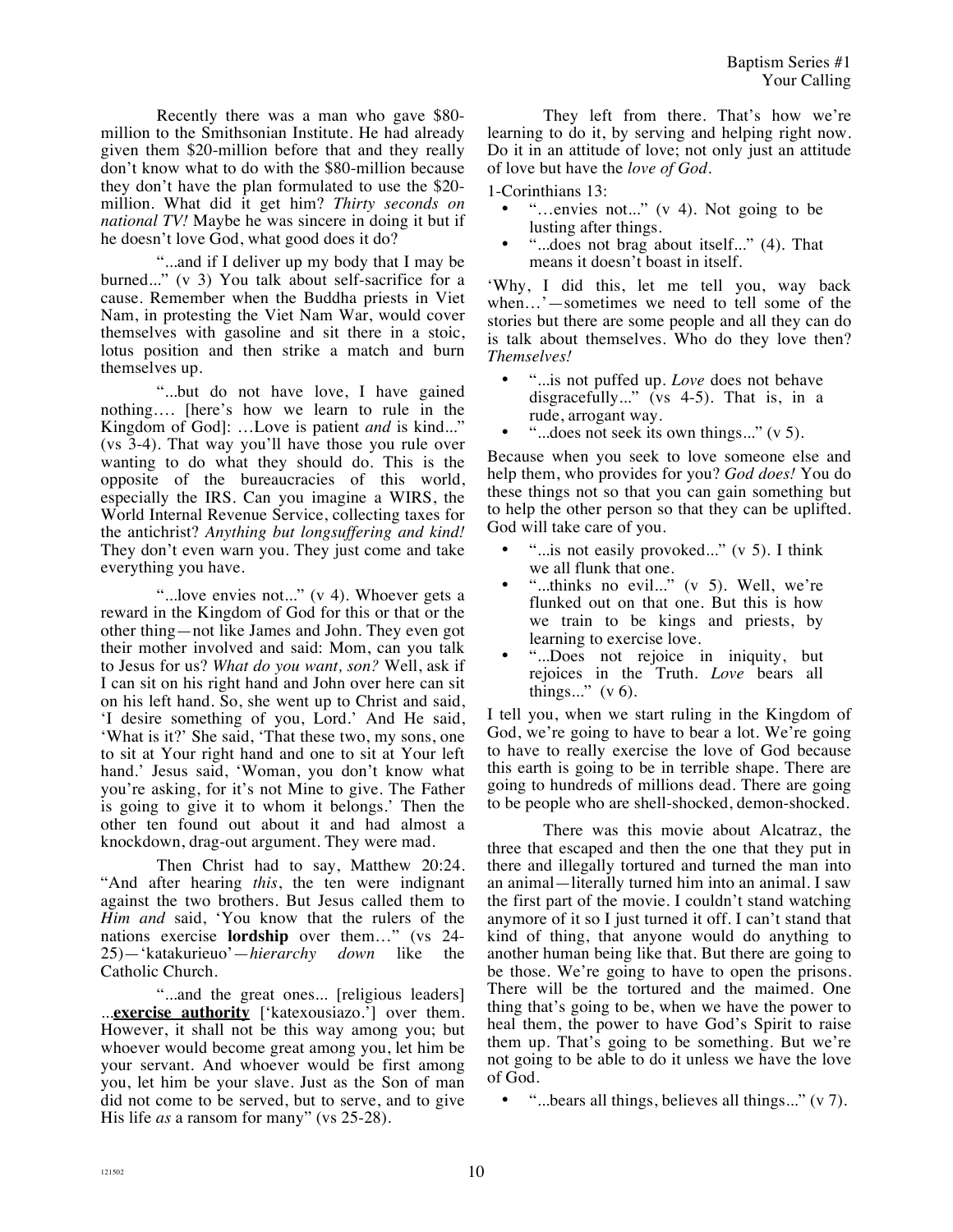That is, of course, not a lie, but believes all things concerning the Truth.

• "...hopes all things, endures all things. Love never fails..." (vs 7-8).

This is how we're going to succeed in ruling the world. Think of that. God has given the plan right here.

• "...But whether *there be* prophecies..." (v 8).

These are prophesies of men, not God's, because Christ said of His prophecies, 'heaven and earth will pass away but My Word shall not pass away.' These are prophecies of men. They shall fail. Have they failed? *Yes, over and over again!*

• "...whether *there be* languages, they shall cease..." (v 8).

God is going to restore the languages, one pure language to all human beings. I guarantee you it won't be Hebrew, because Hebrew is not a pure language. Hebrew is filled with all kinds of pagan names and things. And the 'Kabbalah' written in Hebrew is Satan's witchcraft book, the very depths of Satan. You can guarantee it won't be Hebrew. So, all the sacred-namers, just take a bow and go on. Don't bother us with those silly doctrines. If you don't love God, it doesn't matter how you pronounce the name of God. You have lost it.

• "...whether *there be* knowledge" (v 8).

That is knowledge as we have it today, it's going to vanish away. We'll have the true knowledge of God. When we teach history, we're going to teach the true history.

And I've often thought of this: I wonder what it's going to be like in the Kingdom of God? We want to know what it was like at the time of the Flood. *Well, we'll just have Noah teach us!* He can tell us, he knew. He put up with it 120 years. What was it like building the ark? *He can tell us, yes!* I imagine, you stop and think about it, if man has the ability to do all of these video things that we have now, don't you think that God has got the whole history recorded? Remember, Christ said, 'I'm the Beginning and the Ending.' We'll be able to know all of that. That's why knowledge as we know it today shall pass away.

Verse 9: "For we know in part..." That's just what it is today. As much as we know of the Word of God, it's still in part. As much of the Holy Spirit of God we have, it's still in earnest.

"…and we prophesy in part" (v 9). That's true. I know it will make some people mad but I'll guess at some things {speculation}. What we know in prophesy, it's still in part. And the greatest way to understand prophesy is to look at it after it's fulfilled and then you can see it in all of its great detail.

"...and we prophesy in part; but when that which is perfect has come... [this is what we all long for, that which is perfect] ...then that which is in part shall be set aside. When I was a child, I spoke as a child, I understood as a child, I reasoned as a child; but when I became a man, I set aside the things of a child. For now we see through a glass darkly, but then *we shall see* face-to-face..." (vs 9-12).

Even what we know today is like looking "…through a glass darkly..." But let's understand the great calling that God has given us—*to rule the world*. That's pretty powerful stuff. People spend money, fortunes, travel, anything, if they could gain power to rule the world, and God is giving it to us at no cost *except our lives devoted completely to God*.

"...but then *we shall see* face-to-face..." (v 12). What's it going to be like to know God face-toface? *That's something!* I think about it every once in a while. It's hard to really keep your mind on it, but what would it be like to see Christ face-to-face, and God the Father face-to-face? Man, that's going to be something!

 "...now I know in part, but then I shall know exactly as I have been known.… [he gives the way to ensure that all of this will take place] ...And now, these three remain: faith, hope *and* love... [*they are living spiritual things*] ...but the greatest of these *is*  love" (vs 12-13).

And if you do these things, *you will rule the world and you will fulfill His calling*. So, don't look at things as they are now. *Look at what God has called us to,* and it is tremendous, brethren!

All Scriptures from *The Holy Bible in Its Original Order, A Faithful Version* by Fred R. Coulter

Scripture References:

- 1) Psalm 2:1-3
- 2) 1 Corinthians 1:18
- 3) 1 Corinthians 15:1-2
- 4) Romans 5:1-5
- 5) 1 Corinthians 1:18-21
- 6) Romans 1:18-28
- 7) 1 Corinthians 1:21-28
- 8) Ephesians 2:8-10
- 9) 1 Corinthians 1:29-30, 24, 31
- 10) 2 Corinthians 12:8-9
- 11) Galatians 6:3
- 12) 1 Corinthians 2:1-13
- 13) Ephesians 1:11-14
- 14) Matthew 25:14-21
- 15) Luke 19:16-18
- 16) Revelation 2:26-27
- 17) Revelation 20:6
- 18) Daniel 7:25-27
- 19) Revelation 3:8-13
- 20) 1 Corinthians 13:1-4
- 21) Matthew 20:24-28